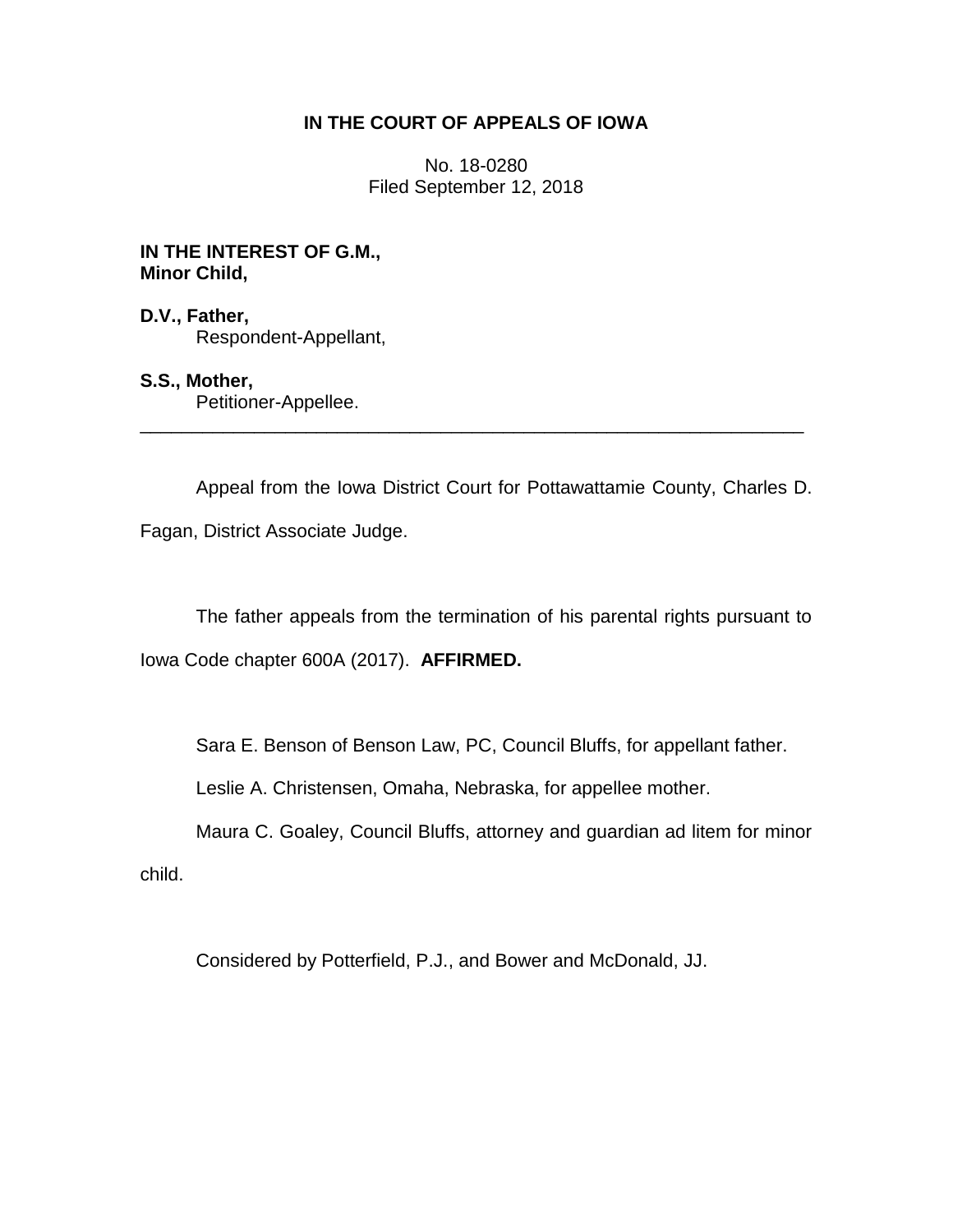#### **POTTERFIELD, Presiding Judge.**

The father appeals the termination of his parental rights to his child, G.M. The father maintains there is not clear and convincing evidence he abandoned his child within the meaning of Iowa Code section 600A.8(3)(b) (2017) and termination is not in the child's best interests.

We review private termination proceedings de novo. *In re G.A.*, 826 N.W.2d

125, 127 (Iowa Ct. App. 2012). We give deference to the factual findings of the juvenile court, especially those related to witness credibility. *Id.* As always, our

primary concern in a termination proceeding is the best interests of the child at

issue. Iowa Code § 600A.1.

 $\overline{a}$ 

The court may terminate the non-petitioning parent's parental rights if it finds

clear and convincing evidence the parent has abandoned the child, within the

meaning of section 600A.8(3). Section 600A.8(3)(b) provides, in pertinent part:

If the child is six months of age or older when the termination hearing is held, a parent is deemed to have abandoned the child unless the parent maintains substantial and continuous or repeated contact with the child as demonstrated by contribution toward support of the child of a reasonable amount, according to the parent's means, and as demonstrated by any of the following:

(1) Visiting the child at least monthly when physically and financially able to do so and when not prevented from doing so by the person having lawful custody of the child.

(2) Regular communication with the child or with the person having the care or custody of the child, when physically and financially unable to visit the child or when prevented from visiting the child by the person having lawful custody of the child.<sup>[1]</sup>

 $1$  We have not included subparagraph (3), which indisputably does not apply here, as it pertains to a parent who has lived with the child within the previous one-year period.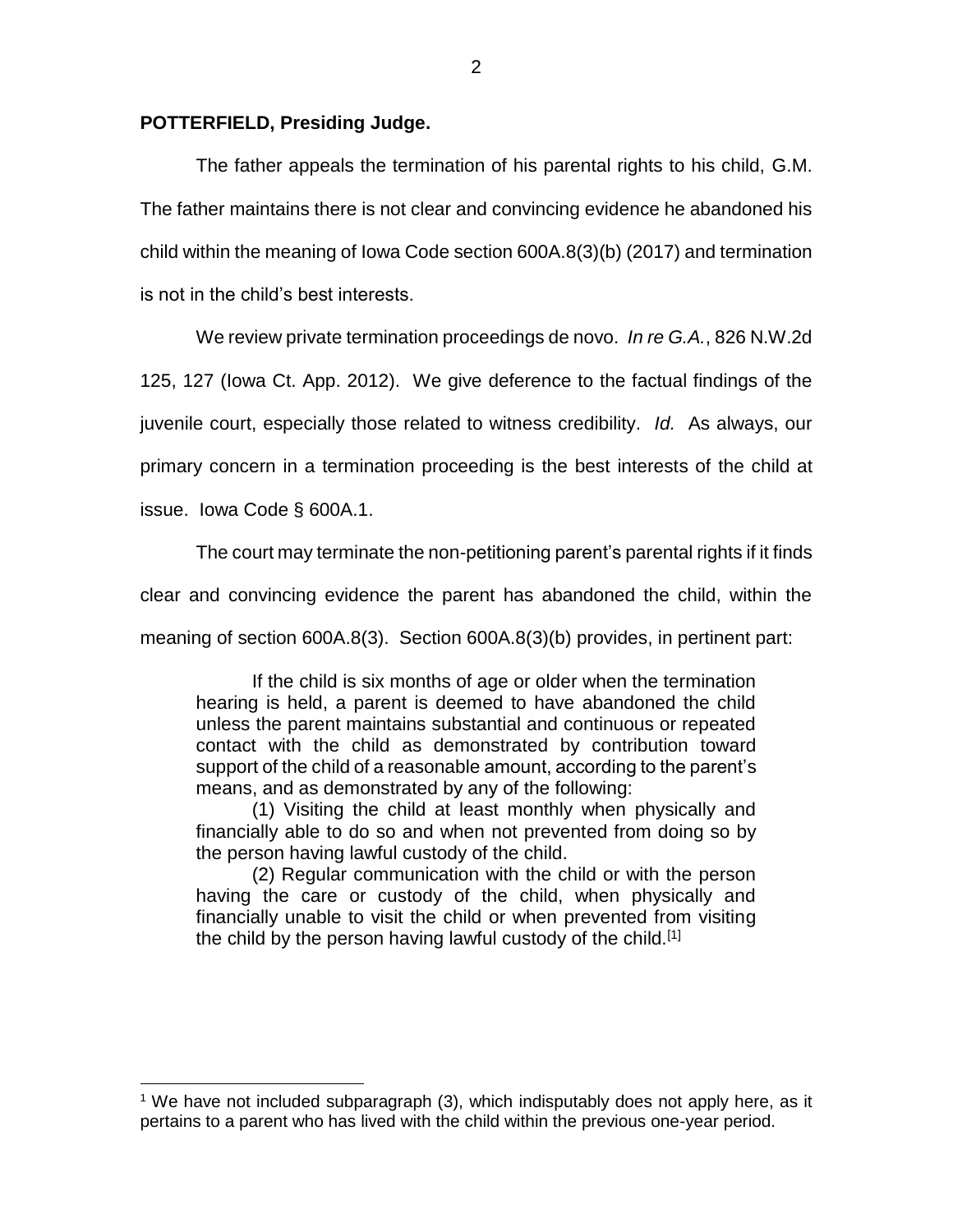The petitioning parent bears the burden to establish the grounds for termination. *See In re R.K.B.*, 572 N.W.2d 600, 601–02 (Iowa 1998).

The father maintains he did not abandon G.M. The father had never provided any financial support for the child and had yet to meet five-year-old G.M. at the time of the termination hearing; the father does not dispute the lack of support, but as to contact with the child, he claims the mother thwarted his attempt to have a relationship with him.

The district court did not find the father's testimony credible, and neither do we. Except a short period of a month or two, the mother has maintained contact between G.M. and members of the father's family, including the father's child from another relationship. The paternal grandmother testified she is able to see G.M. whenever she chooses. Additionally, according to the mother, she has maintained the same cell phone number since before she and the father started dating.

The father's long-term drug addiction and resulting incarceration are the more credible culprits for preventing a relationship between G.M. and the father. The mother testified that the father, who began using drugs at age twelve, relapsed on methamphetamine during the mother's pregnancy with G.M. The mother ended the relationship before G.M. was born, and the father became incarcerated when G.M. was approximately four months old—in January 2013. The father remained incarcerated until October 29, 2014. Less than five months later, the father was sent to prison, where he remained at the time of the termination hearing in December 2017. While the father now claims he would like to have the chance to have a relationship with G.M., the father has done a negligible amount to establish that relationship during the first five years of G.M.'s life. The father testified he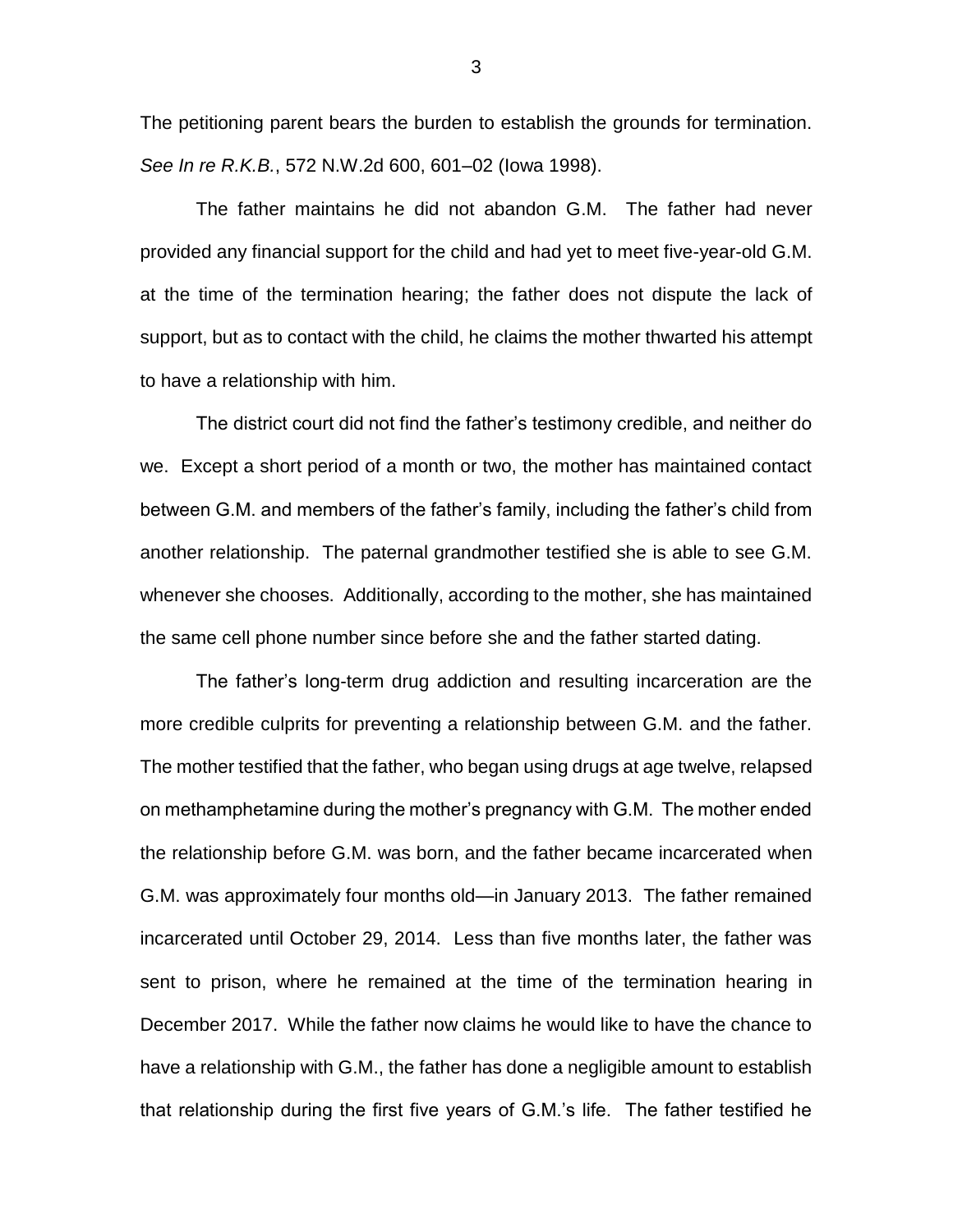"believe[d] there might have been a stuffed animal one time" that he gave to the paternal grandmother to give to G.M. Otherwise, the paternal grandmother testified the father had sent one letter to her home that he wanted the mother to receive. We understand the father's incarceration created barriers to providing financial support and keeping in contact with G.M., but "a parent 'cannot use his incarceration as a justification for his lack of relationship with the child.'" *In re C.A.V.*, 787 N.W.2d 96, 102 (Iowa Ct. App. 2010) (citation omitted). We agree with the district court that there is clear and convincing evidence the father abandoned G.M.; the threshold requirement has been met.

Next, we must consider whether termination of the father's parental rights is in G.M.'s best interests. *See In re Q.G.*, 911 N.W.2d 761, 770 (Iowa 2018) (describing the "two-step process" of termination proceedings under chapter 600A). The father and G.M. have no bond, as the father has never met or spoken with G.M. *See id.* at 772 ("We give weight to the closeness of the parent-child bond."). The father has a history of felony convictions—"probably about five," according to the father's testimony—and will not discharge his current sentence of imprisonment until March 2021. The father's brother testified the father began using drugs at age twelve and the longest period the father has been sober since that time (while not incarcerated) is one and one-half years, which took place before G.M.'s birth. *See id.* at 773 ("We have recognized that an unresolved, severe, and chronic drug addiction can render a parent unfit to raise children."). Although the brother believes the father has made progress during this stint of incarceration because the father now verbalizes that he cannot spend time with drug users and remain sober, we have no other indication of the steps the father

4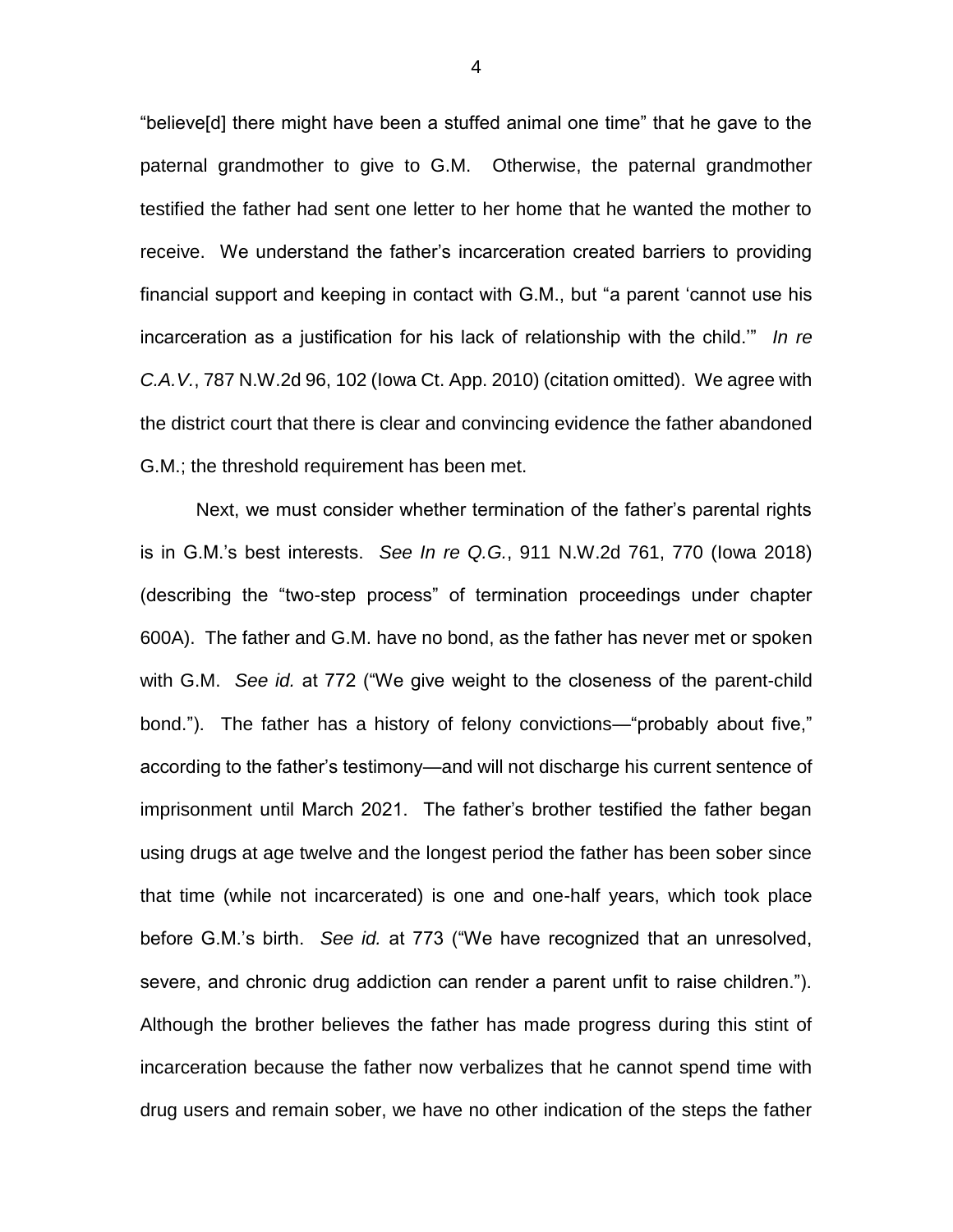has taken to address his long-term addiction or criminality. *Cf. id.* at 773 (noting the father's "good prison record" as weighing against termination because the father had not "had any major behavioral problems and has completed prison courses involving parenting and anger management"). Additionally, G.M. refers to his stepfather as "dad." The stepfather is the only father G.M. has ever known, as the mother and stepfather began their relationship when G.M. was six months old and married approximately three and one-half years before the termination hearing. The stepfather wishes to adopt G.M.; he has provided for G.M. both financially and emotionally for almost G.M.'s entire life. *See id.* at 772 ("Another factor to consider is the fact that a stepfather is willing to provide for the children's needs and is willing to adopt the children.").

The father compares the recently decided supreme court case *Q.G.* with his circumstances and maintains that like in *Q.G.*, the facts do not establish that the best interest of the minor child will be advanced by the termination of the father's rights. *Id.* at 774. We disagree. While there are a number of similarities between the two cases, each involving an incarcerated father, "the caselaw has limited utility" in determining the best interests of each individual child. *See id.* at 771. Moreover, the differences between *Q.G.* and the present facts militate for termination. Here, the father may be incarcerated for another number of years; the mother and father did not enter into a stipulation or agreement about the father's relationship with G.M. going forward, and unlike the limited contact between the incarcerated parent and the children in *Q.G.*, there has been no contact between G.M. and the father at any point in G.M.'s life. *See id.* at 772–73.

5